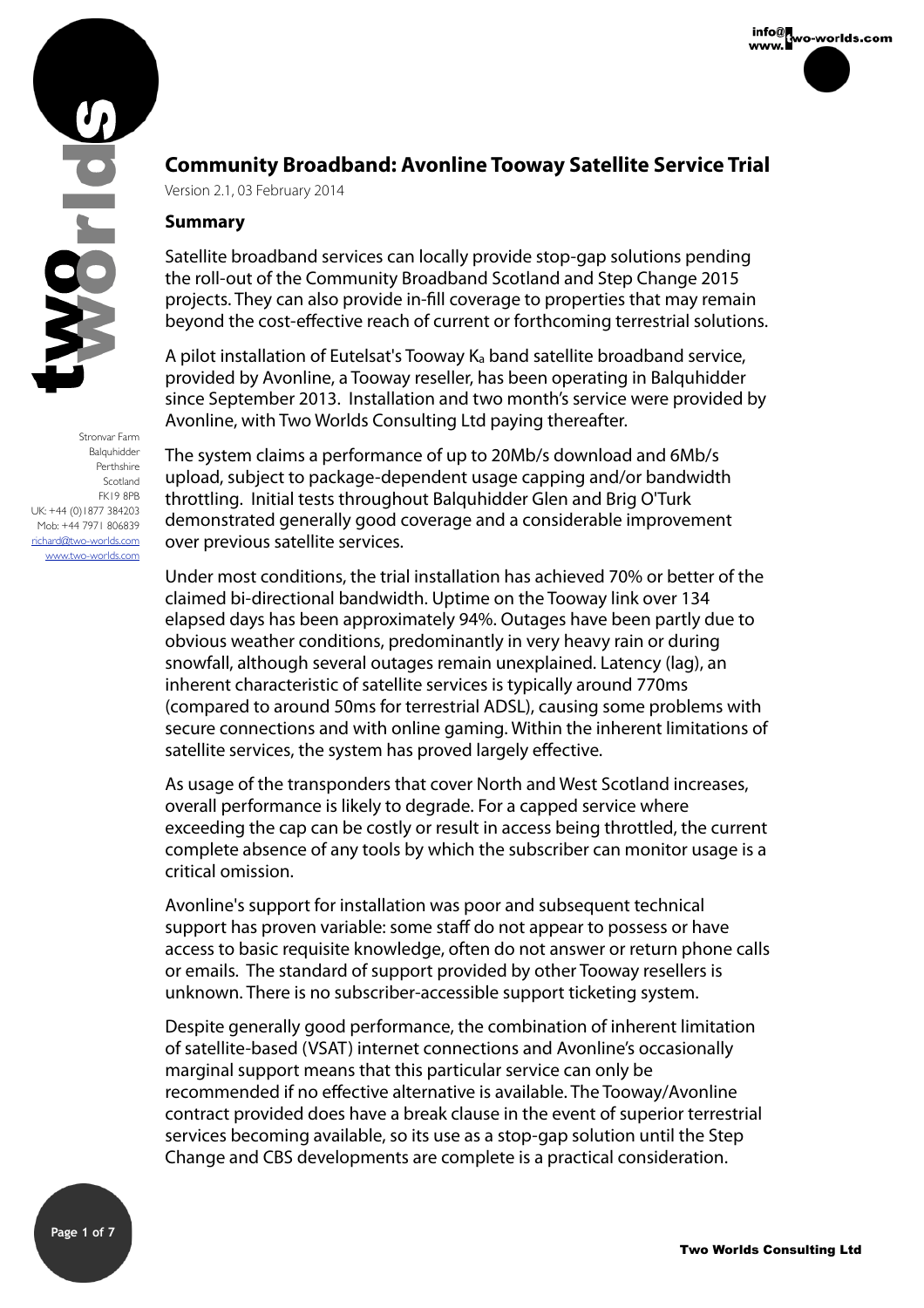### **Satellite Provision to Loch Lomond & Trossachs**

Satellite broadband services have hitherto had a bad press for reliability, especially during rain or snow, poor local sightline availability (given that we do have hills hereabouts), poor delivered throughput (as opposed to headline figures) and cost. The earlier government-contracted  $K_u$  band Avanti system and it's predecessors have and continue to suffer from all of these plus, in Avanti's case, an abysmal quality of support.

A new generation of service is however now available from the Eutelsat KA-SAT (via their subsidiary Tooway), a  $\in$ 400m new technology  $K_a$  band satellite which sits at 9°E, giving much of the local area a far better sight line than previous Ku band services. It also provides service via a total of 83 focussed spot beams, three of which cover most of Scotland (rather than a single beam as was the case with older satellites). Each spot beam has a throughput of around 475Mb/s and provides a service at up to 20Mb/s download and 6Mb/s upload.

In August and with the aid of Avonline broadband, a survey from a range of access points in Balquhidder Glen and Brig O'Turk was carried out, the outcome being shown in Figure 1 below<sup>1</sup>.

| Area                     | <b>Site</b>                                             | <b>Tooway</b>       |
|--------------------------|---------------------------------------------------------|---------------------|
| <b>Balquhidder/Braes</b> |                                                         | <b>Availability</b> |
|                          | Balquhidder Village Hall                                | Υ                   |
|                          | Monachyle Mhor                                          | Υ                   |
|                          | Inverlochlarig                                          | Y                   |
|                          | Tulloch                                                 | Y                   |
|                          | Stronvar                                                | Υ                   |
|                          | Monachyle Tuarach                                       | N                   |
|                          | Gart                                                    | Y                   |
|                          | Stronslaney                                             | Υ                   |
|                          | <b>Ballimore/Glen Buckie</b>                            |                     |
|                          | Immeroin                                                | Υ                   |
|                          | <b>Ballimore</b>                                        | Y                   |
|                          | <b>Loch Venachar/Loch Achray</b>                        |                     |
|                          | Loch Achray (Loch Achray Hotel, Tigh Mor)               | Y                   |
|                          | Brig o'Turk (community centre, post office & bungalows) | Y                   |

#### Figure 1 – Tooway Service Availability

At one trial site (Stronslaney) the dish was pointing directly through fairly substantial trees and still managed a throughput of 13Mb/s. Other sites were showing 15-20Mb/s download and 4-6Mb/s upload.



<sup>&</sup>lt;sup>1</sup> Monachyle Tuarach coverage was calculated rather than from an on-site survey.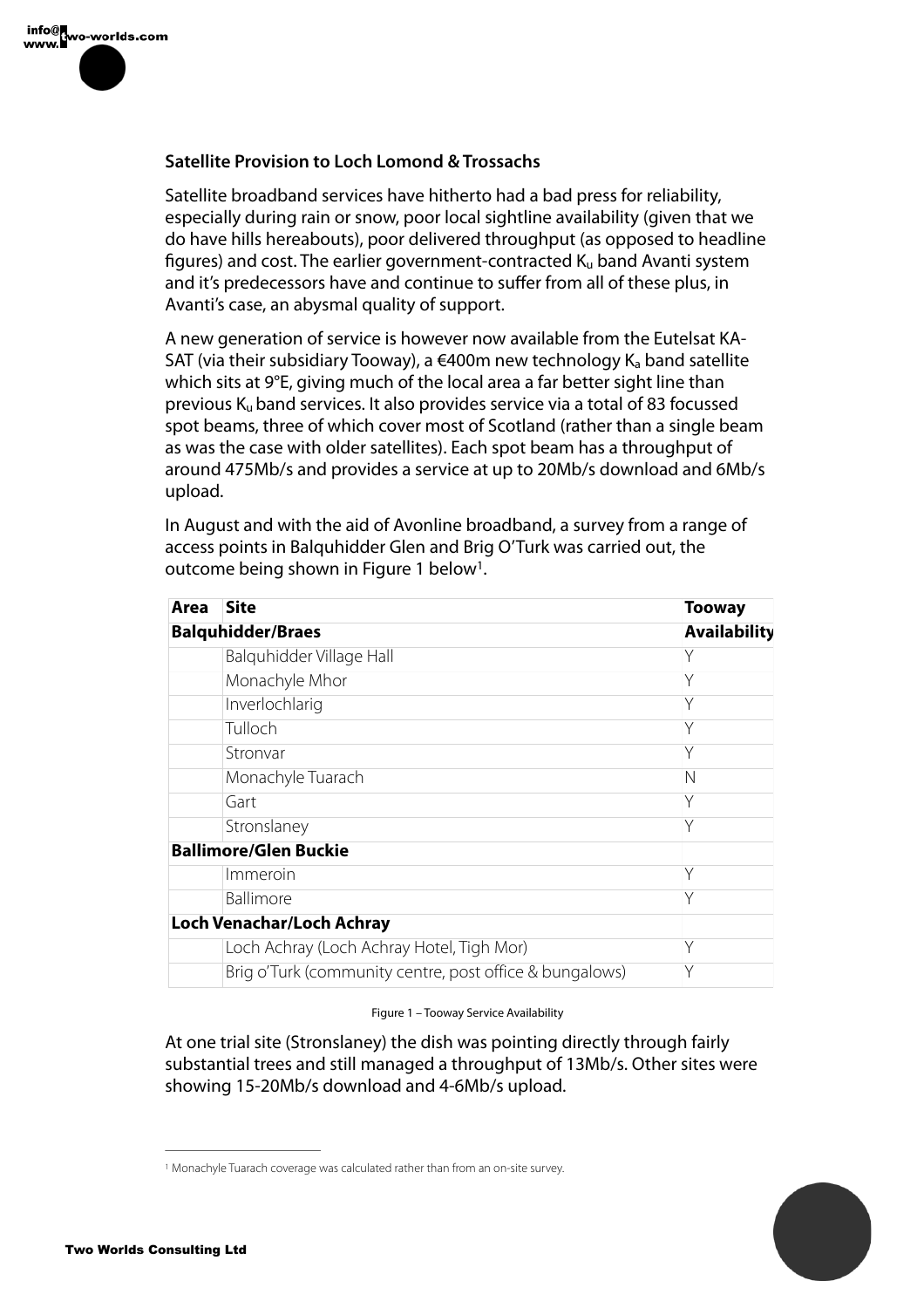info@<br>www.wo-worlds.com

following all come into play, either as an inherent limitation of a satellitebased service or as a service limitation imposed by Tooway/Avonline. For each, general principles and the experience of the trial service are given:

**Contention:** Each of the 82 spot beams on the KA-SAT operates at 475Mb/s and each spot beam may ultimately need to support 10-12,000 subscribers. At full utilisation this would lead to signifcant slow-down in throughput at peak times. Current utilisation on the local spot beam<sup>2</sup> is believed to be around 25% and, whilst downlink speed does vary, on the trial it has not usually dropped below 14Mb/s, unless throttled under the Tooway/Avoline Fair Access Policy<sup>3</sup>. Figure 2 below shows KA-SAT spot beam coverage.



Figure 2 – KA-SAT spot beam coverage

**Latency**: Satellite services suffer from an inherent delay in transmission: part of this is the unavoidable light-speed delay of a 144,000km total round trip and the rest is encoding/decoding delay, which can be mitigated with better ground station equipment. Further testing is required for non-UDP connections i.e. corporate VPN connections. Measured Tooway latency is typically 750-790ms, of which roughly 480ms is transmission delay, with the rest being assumed due to proxying<sup>4</sup> and encoding/decoding overheads.

<sup>&</sup>lt;sup>2</sup> Most of the local area falls within an area of overlap of two spot beams so it is not entirely clear which is being enabled for local contracts.

<sup>&</sup>lt;sup>3</sup> Because Tooway/Avonline do not provide usage tracking tools, it is not easy to tell whether lower throughput is down to throttling, contention, weather or issues with Tooway's ground network.

Using an intermediate computer to 'pretend' that the service originates in the UK. <sup>4</sup>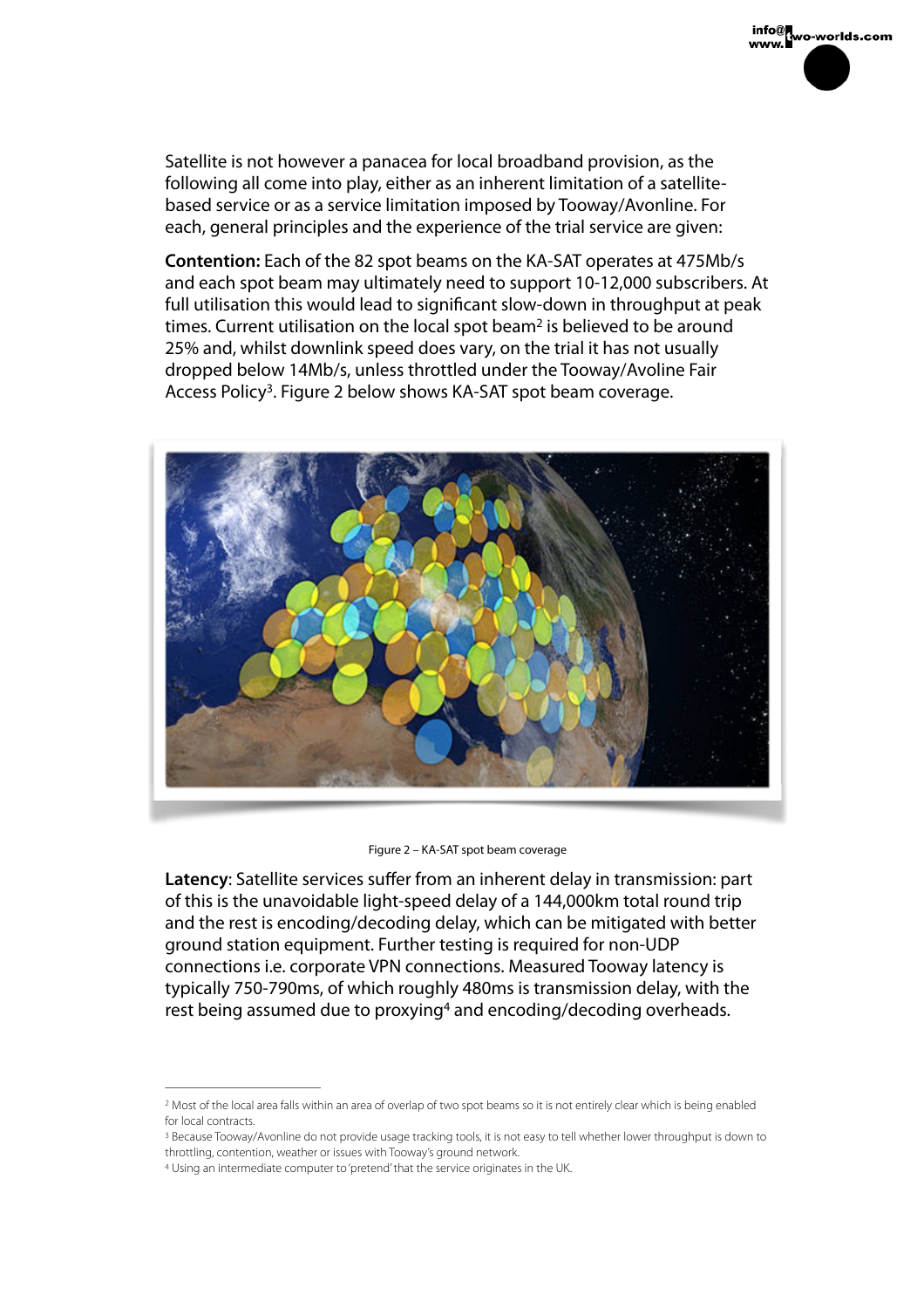**GeoIP**: Some satellite services have had ground stations in the Netherlands or Italy, resulting in any service that is geographically locked to the UK being unavailable - BBC iPlayer being an example. iPlayer does work with Tooway, , apparently because, although there is no Tooway ground station in the UK, UK subscriber traffic is routed through a proxy server using a UK IP address. This approach may partly explain the latency figures seen on Tooway. The architecture of Tooway's network is not something that appears to be consistently understood by Avonline representatives - multiple different responses have been received from them. Working assumptions are therefore based on a network conference presentation given by a Tooway Director.

**Reliability:** In theory, K<sub>a</sub> band is inherently more susceptible to weather interference, as it operates at a higher frequency than the older  $K_u$  band services. That however is balanced by better error correction techniques. In practice, raw uptime has been 91.37% between 11 September 2013 and 23 January 2014, corrected for outages due to power cuts. That does however understate the reliability of the Tooway service as the test site is confgured with an automatic failover to standard ADSL and did not always automatically revert to the Tooway feed, requiring manual reconfguration to do so. Allowing a reasonable estimate for time taken to manually revert, effective Tooway availability we estimate to have been a little in excess of 94% throughout the trial period.

**Data Capping/Traffic Shaping**: With Tooway, whilst a range of packages is offered, all are capped to a greater or lesser degree, at least during peak hours of 7am to 11pm. The trial uses the now-discontinued Tooway Absolute product, which applies a Fair Access Policy to usage, meaning that excess use can lead to bandwidth restrictions in peak hours. Other Tooway/Avonline packages are capped and will essentially stop (restricted to 256Kb/s download) once the limit is reached. Additional data packages can then be purchased. The most popular current Tooway service is their XXL product, which provides 50GB/month before being capped. This is usually fne for web browsing and email but heavy use of Youtube, iPlayer, video conferencing and the like will very rapidly use up this allowance.

**Cost**: Domestic packages are in the range of £25-£65/month. If you are a business that requires a fxed IP address, then costs are in the range from £72- £288/month for essentially similar bandwidth.

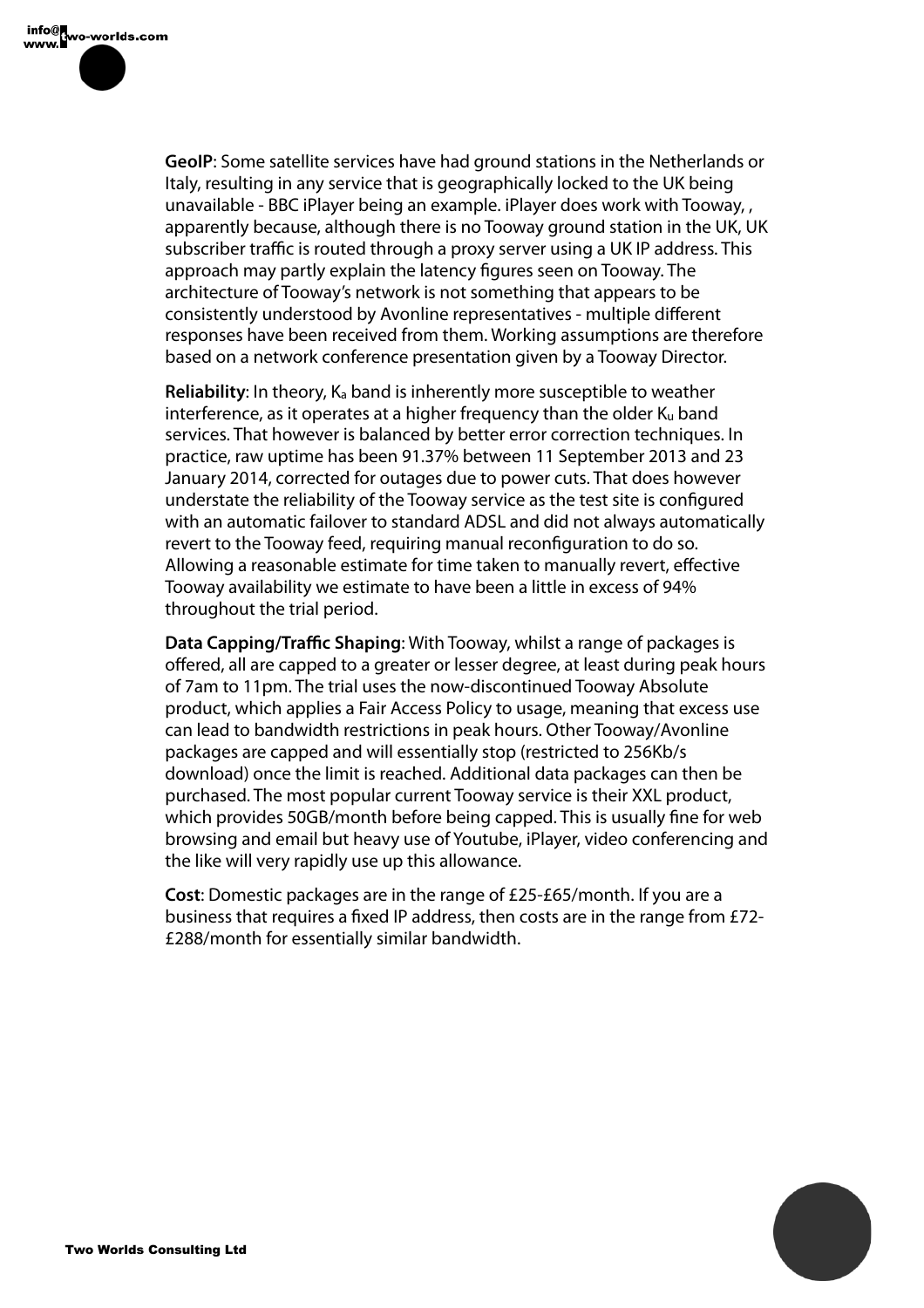## **Avonline & Trial Installation/Confguration**

**Installation**: This took place on a listed building, replacing an existing Sky satellite dish. In this case, the Sky receiver (LNB – the smaller of the two in the photograph) was mounted on an offset arm using the same satellite dish as the broadband connection. Avonline provide this as a £50 extra. This saved having to apply for additional listed building consent and having a second

info@k<br>www.

dish on a historic building. The offset of the Sky LNB (which slightly degrades reception) is compensated for by the slightly larger size of the Tooway dish (72\*68cm versus the 75\*55cm dimensions of most Sky dishes), so Sky HD works very well under this arrangement.



Figure 3 – Tooway Satellite installation with additional Sky LNB

Installation at the trial site took two attempts: despite Avonline being forewarned (with photographs) that the installation would be on a chimney breast, replacing an existing dish, the installer did not have the correct equipment for the job and the Avonline H&S rules did not allow him to try the install. He returned a week later and, after a great deal of discussion, the installation fnally proceeded.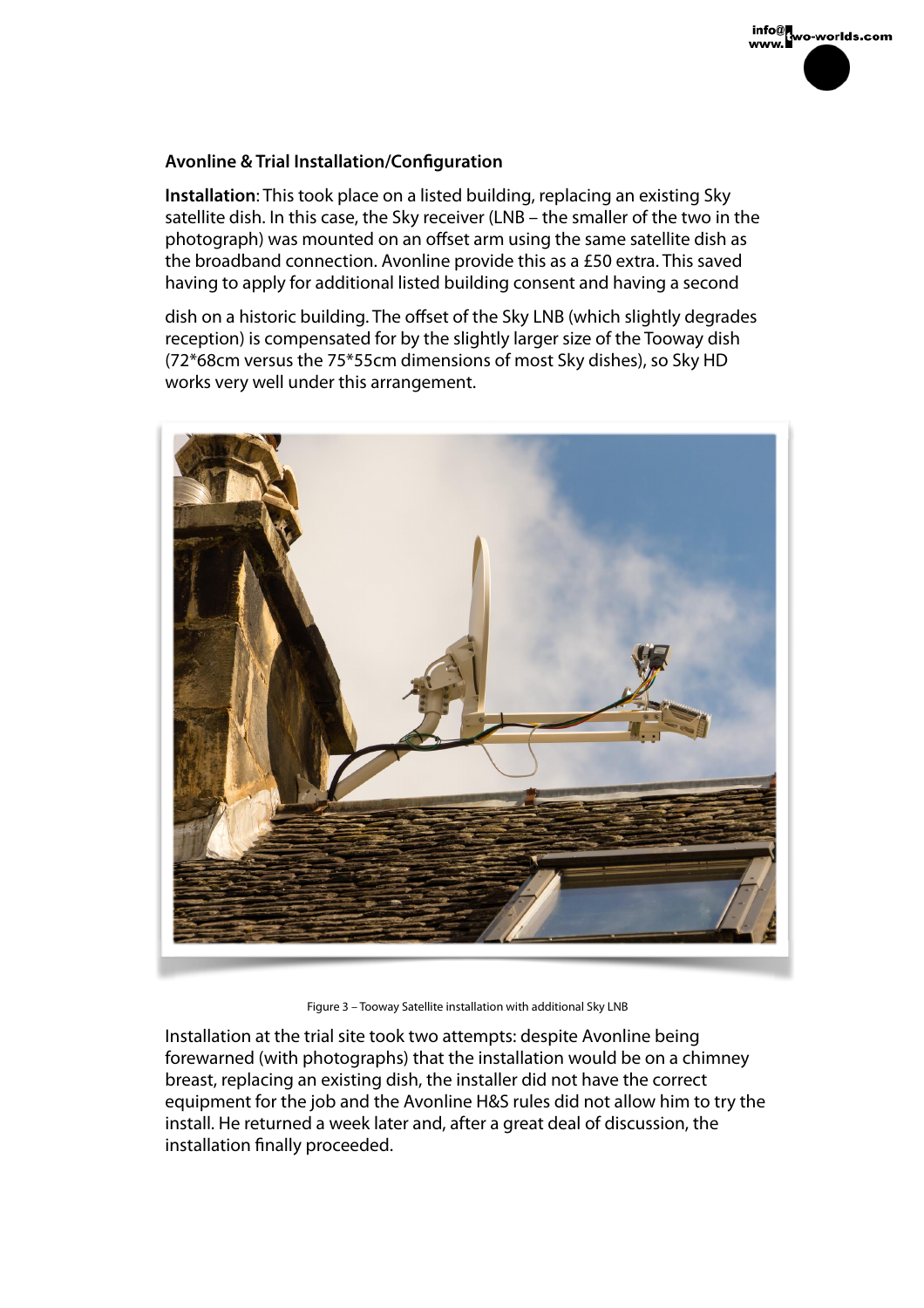

It appears that Avonline only send out single installers rather than a team of two. Given that other local installations would be similar to the test site, it is entirely possible that these problems could arise again.

At the trial site, the single coax cable required to the dish for the Tooway service had already been installed, using copper coax cable. Such high quality coax cable is recommended for all such installations.

**Configuration.** The Ethernet connection from the supplied ViaSat modem was linked to the EWAN connection of a Bipac Billion 7800N Dual-WAN router. The ADSL port on the router was then confgured as a failover connection, automatically switching over to standard ADSL in the event of failure of the Tooway service.

**Service Types**: Core web services, including email, web browsing, uploads/ downloads and video/audio streaming perform well. Specifc examples include:

- **Web browsing:** This is notably slower in response time than even a basic ADSL connection – there is a noticeable delay before anything loads, after which elements load in groups – a complex web page can take some time to load. This is unsurprising, given the high latency of any satellite service and the caching systems used by Tooway. Only those pages that contain large items of embedded content - large images, audio fles, non-streamed video fles etc - start to take advantage of the available bandwidth.
- **Skype:** This and similar services work very well, although of course generating considerable usage against the monthly allowance. Latency is very well controlled, with only a small delay apparent in conversations.
- **Secure Services:** Most secure (SSL) web services work well, although intermittent problems have been found with some banking sites. such as secure IMAP and SMTP connections to Google have proven problematic, due to connections timing out before they can be fully established. This however varies from device to device: iOS devices seem not to have any problem here.
- **VPN (Virtual Private Network):** These services vary: Two were tested: Private Tunnel connected reliably but throughput was highly erratic, typically providing <1Mb/s download and similar upload speeds. Bewhere's VPN service would connect but throughput was effectively zero. Further tests may determine how much of this is due to the satellite connection and how much to limitations of the VPN services.
- **Gaming**: Real-time gaming was not tested but it is safe to assume that any real-time game will effectively be unplayable, given the system latency.



<sup>&</sup>lt;sup>5</sup> Réseaux IP Européens – the European regional internet registry